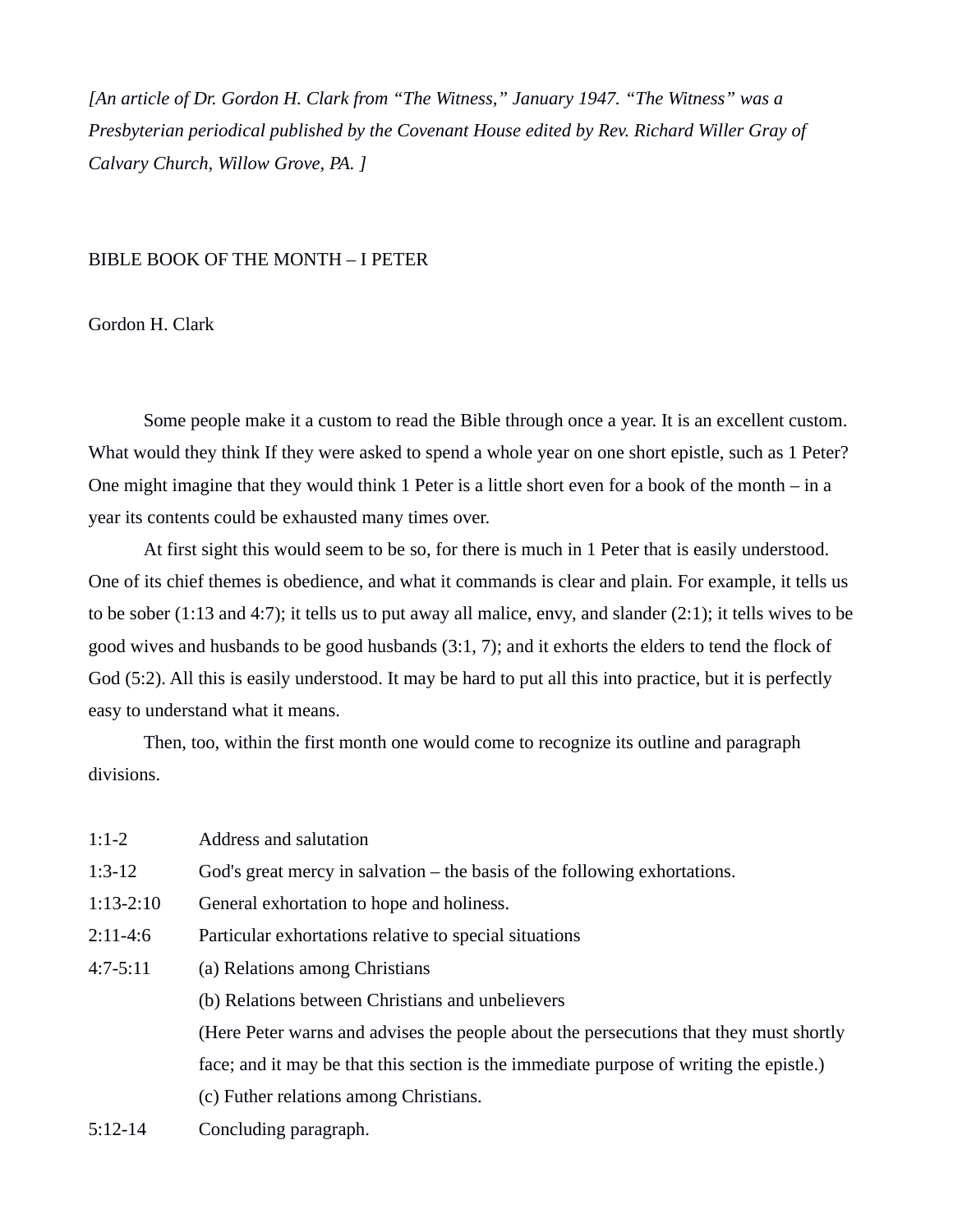But this first month of study is only a survey; it does not exhaust the book. In a second month other interesting bits of information would come to light. For example, one would note that the epistle was sent to areas in which the Apostle Paul had never preached, and that it is addressed mainly to Jewish, rather than to Gentile, Christians – the elect sojourners of the Dispersion (1:1). For this reason Peter makes a large use of the Old Testament. And what does he teach about the Old Testament? Does he teach that its lessons no longer apply in this new age? What relation is there between the Old and the New Testament?

Then, too, it will be seen that Peter wrote the epistle from Babylon (5:13). Is this the literal Babylon on the Euphrates? Then Peter must have traveled widely in the east. Or is Babylon a symbolic word for Rome, as it is in Revelation? And if it is, would that show that Peter was the first bishop of Rome, the first Pope? Can the reader, out of the epistle itself, produce evidence, even it not conclusive evidence, as to which city is really meant? And does the rest of the New Testament in its incidental references to Peter's whereabouts prove or disprove the idea that he lived in Rome for twenty-five years? All these and other interesting questions would come to light in a second month of study.

Before the third month had begun, the reader, if he pondered some of these questions, especially those relating to the Old Testament, would find some parts of 1 Peter are not so easy as he had first thought. There is that section about Christ's preaching to the spirits in prison (3:19-20). Does that mean that Christ descended into Hell and preached the Gospel to the lost? Will the lost have another chance of salvation? Or does it mean that there is a purgatory from which Christ took the Old Testament saints into Heaven? And why does Peter mention Noah and the flood in this connection? And how can the flood be an illustration of baptism? With these puzzling questions in mind the faithful reader may well conclude that Peter has written enough material to keep him busy even for an entire year.

This conclusion will be reinforced by the realization that the second main theme of the epistle is election. Peter puts the idea of election into his first verse, though the King James version delays it until the second; but in any case the first two verses contain the double theme: elect unto obedience. The idea of election, though not always the word itself, occurs about a dozen times in the five short chapters. It is a very important idea for Peter; it is an important idea throughout the Bible; and though many Christians are ignorant of it, and though many ministers neglect to preach it, the doctrine of God's sovereign election is a very important one for Christians today.

As the year of study progresses, the love of God's word sees more and more implications in Peter's command: Desire the sincere milk of the word that ye may grow thereby (2:2). He will be more ready to give an answer to every man that asketh a reason for the hope that is in him (3:15). But it is